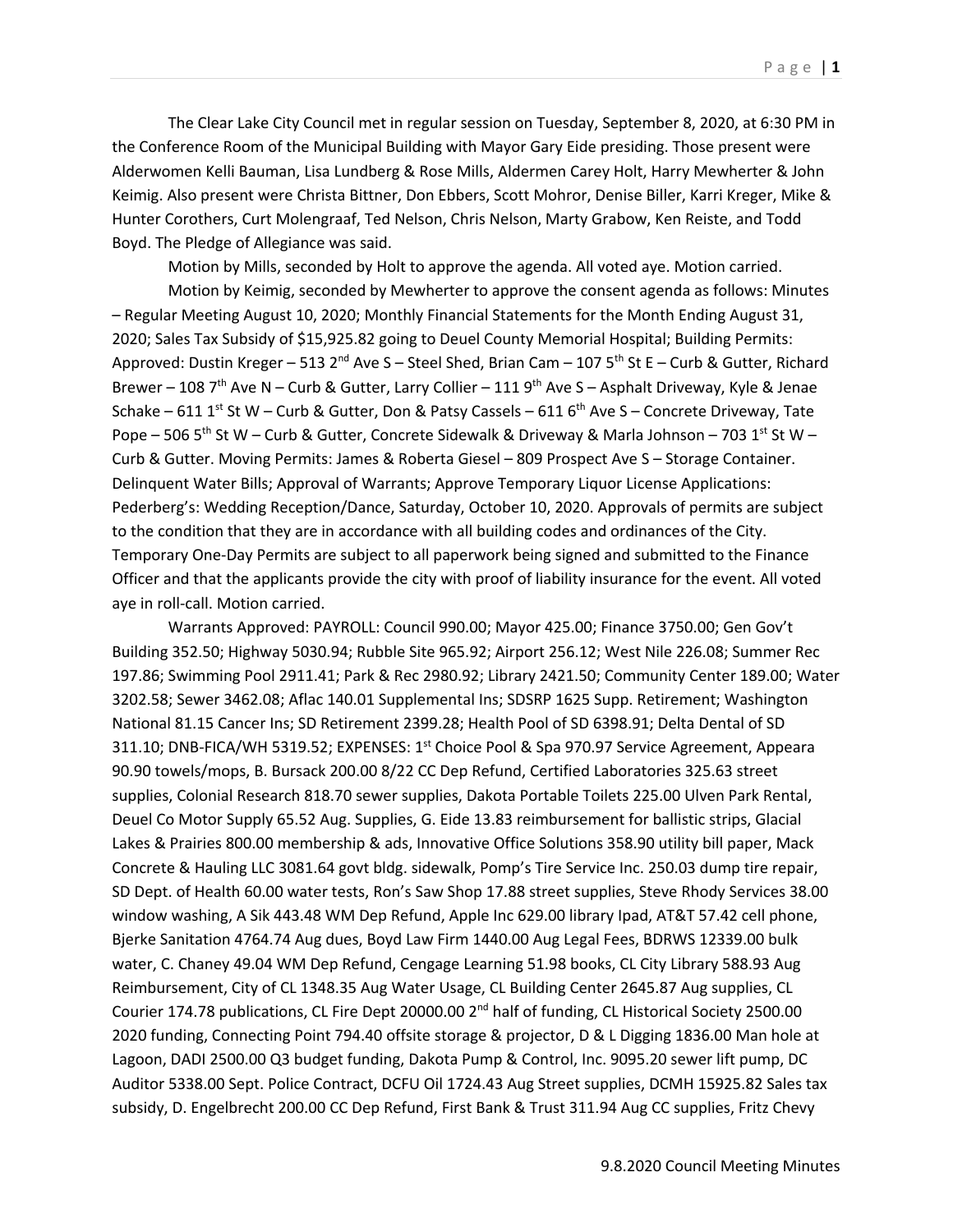26.60 street supplies, HD Electric Coop 1225.94 Ulven park electric, HD Elec Coop Inc. 117.37 City Park Breaker panel, ITC 763.27 Aug Phone & internet, J. Johnson 16.76 WM Dep Refund, J. Moore 150.00 WM Dep Refund, K. Holen 100.00 camping refund, M. Kellen 150.00 WM Dep Refund, Martha Stewart Living 32.00 2 yr subscription, Mas Media Inc. 300.00 Quarterly maintenance fee, Maynard's Food 119.25 Aug pool supplies, Midwest Living 12.00 1 yr subscription, Milbank Winwater Works 2154.45 sewer & water supplies, Northwestern Energy 63.45 Aug Nat. gas, Ottertail Power Co 3732.38 Aug power, Purchase Power 770.99 Aug postage, SD State Treasurer (SD DOR) 1311.77 Aug Sales tax, SDML 445.08 code enforcer, Sterzinger Crushing Inc 11875.00 gravel, D. Stoltenburg 23.75 WM Dep Refund, US Bank 6837.30 Q4 water loan payment, USDA 6107.00 Sept Sewer loan payment. No one appeared for public voice.

The Second Reading of Ordinance No. 587, Rural Service District, was completed. Motion by Lundberg, seconded by Keimig to approve and adopt Ord. No. 587. Upon roll-call vote all voted aye. Motion carried.

The Second Reading of Ordinance No. 588, Adopting International Property Maintenance Code, was completed. Motion by Holt, seconded by Mewherter to approve Ord. No. 588. Upon roll-call vote all voted aye. Motion carried.

The Second Reading of Ordinance No. 589, 2021 Appropriations Ordinance, was completed. Motion by Keimig, seconded by Holt to approve Ord. No. 589. All voted aye in roll-call. Motion carried.

Motion by Holt, seconded by Keimig to convene as the Board of Adjustment. All voted aye. Motion carried.

A public hearing was held for Mike Corothers, who applied for a conditional use permit to operate an auto dealership of used vehicles and power sports equipment from his industrial zoned property at 207  $2^{nd}$  Ave S. Marty Grabow came to discuss the grain mill next to Corothers' property and let the public know that there has been, and will be, dust from daily milling and elevator activities in that area. This elevator has been in the same location for decades and the dust has not been considered a problem. Property owner, Corothers, had no objection to the dust being close to his new business. Motion by Holt, seconded by Keimig to approve the conditional use permit, with the understanding that there will probably be dust in the area from businesses nearby. All voted aye. Motion carried.

Motion by Lundberg, seconded by Bauman to adjourn as the Board of Adjustment and reconvene as Regular Council. All voted aye. Motion carried.

Denise Biller and Karri Kreger came in to the council to ask for a lower price on the community center rental for a community Thanksgiving meal. Motion by Mills, seconded by Mewherter to give them the room for \$125 on November 25<sup>th</sup> & 26<sup>th</sup>. Upon roll-call vote; all voted aye. Motion carried.

Scott Mohror, of Banner Engineering, discussed change order #3. Motion by Keimig, seconded by Lundberg to approve change order. Upon roll-call vote; all voted aye. Motion carried.

Scott also presented a pay request of \$18,154.82 for the Community Access street project. Motion by Keimig, seconded by Holt to approve pay request. Upon roll-call vote; all voted aye. Motion carried.

Discussion was held on the 2021 Law Enforcement Contract and was tabled until the October council meeting.

Motion by Holt, seconded by Mewherter to approve the 2019 city audit. All voted aye. Motion carried.